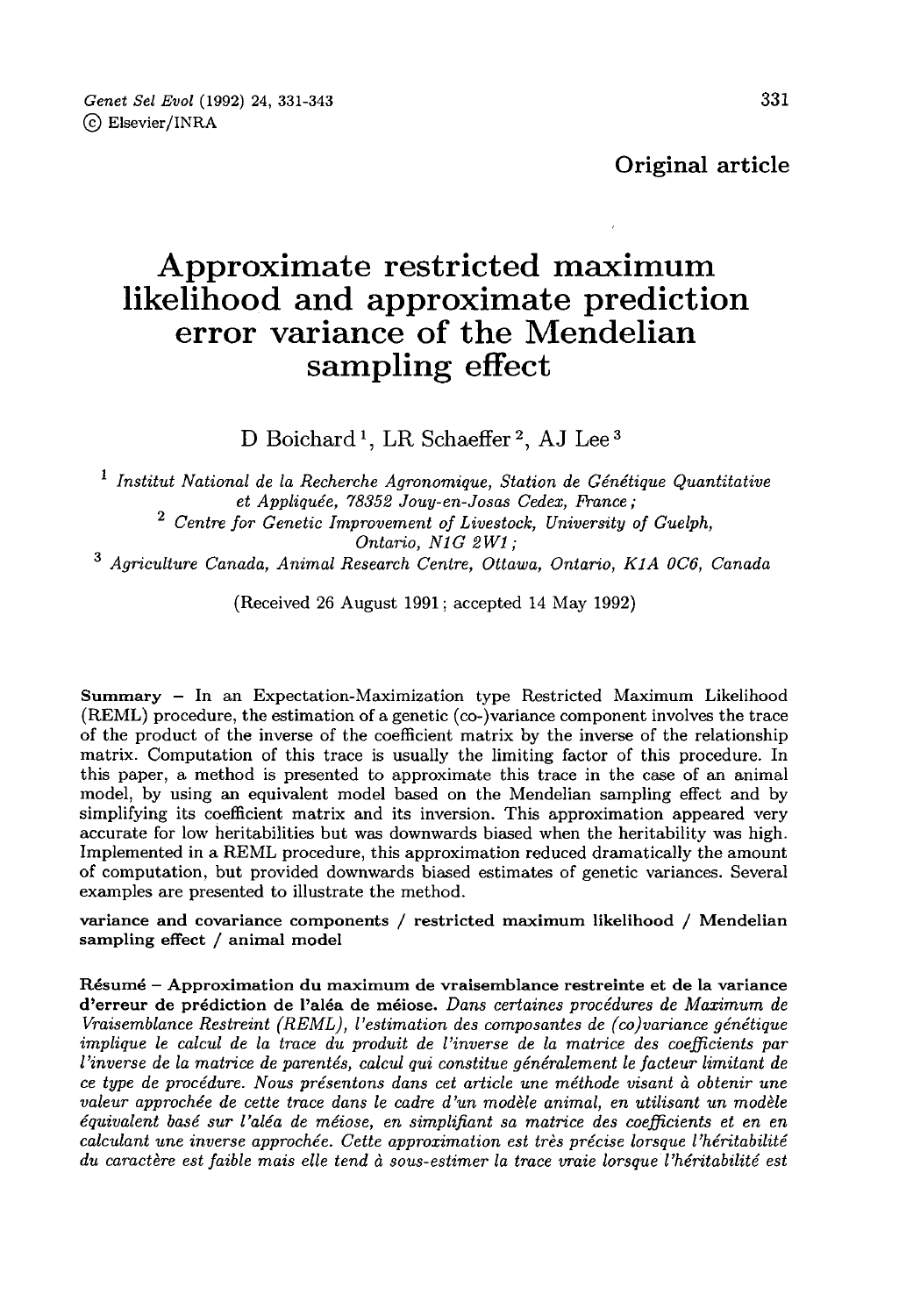élevée. Intégrée dans une procédure de REML, cette méthode en réduit considérablement le coût mais fournit en général des valeurs sous-estimées de variance génétique. Divers exemples sont présentés à titre d'illustration.

composante de variance et de covariance / maximum de vraisemblance restreinte / aléa de méiose / modèle animal

# INTRODUCTION

Restricted Maximum Likelihood (REML; Patterson and Thompson, 1971) is considered as the method of choice for estimating variance and covariance components. Applied to an animal model, REML may account at least partly for assortative matings, selection over generations and selection on a correlated trait (Meyer and Thompson, 1984; Sorensen and Kennedy, 1984). Increase in computational capacities and development of new algorithms, such as the derivative-free algorithm (Graser *et al*, 1987; Meyer, 1989a, 1991) made practical application of REML possible on medium-size data sets, particularly in analyses of selection experiments. However, there are still severe limitations with large data sets or with multiple trait models when some data are missing.

Conceptually, the Expectation-Maximization (EM) algorithm, proposed by Dempster  $et \ al \ (1977)$  is one of the simplest, exploiting first derivative information only. An important property of ER/I is that variance and covariance components estimates remain within the parameter space. It is usually slow to converge, but an acceleration (Laird *et al*, 1987) can substantially reduce the number of iterations required. However, the EM algorithm requires the inverse of the coefficient matrix for random effects. More than the repeated solution of animal model equations, calculation of this inverse is the primary limitation computationally, particularly when the coefficient matrix is large. Some attempts have already been made to approximate this inverse or at least its diagonal (Wright et al, 1987; Tavernier, 1990) but not under an animal model with complete relationships.

The objectives of this paper were 1) to present an approximate method for computing the trace involved in an EM-type REML algorithm for an animal model with one class of fixed effects and one class of random effects, 2) to derive an approximate variance-covariance component estimation procedure suited to large data sets and some kinds of multiple trait models, and 3) to examine the accuracy of this approximate method in applications.

## METHODS

#### Use of an equivalent model

For simplicity, the main development is described initially with a single trait model, and its extension to the multiple trait situation will be presented in a second step. Let the model be:

$$
Y = X\beta + Zu + e
$$

with  $\mathbf Y$  being the vector of observations,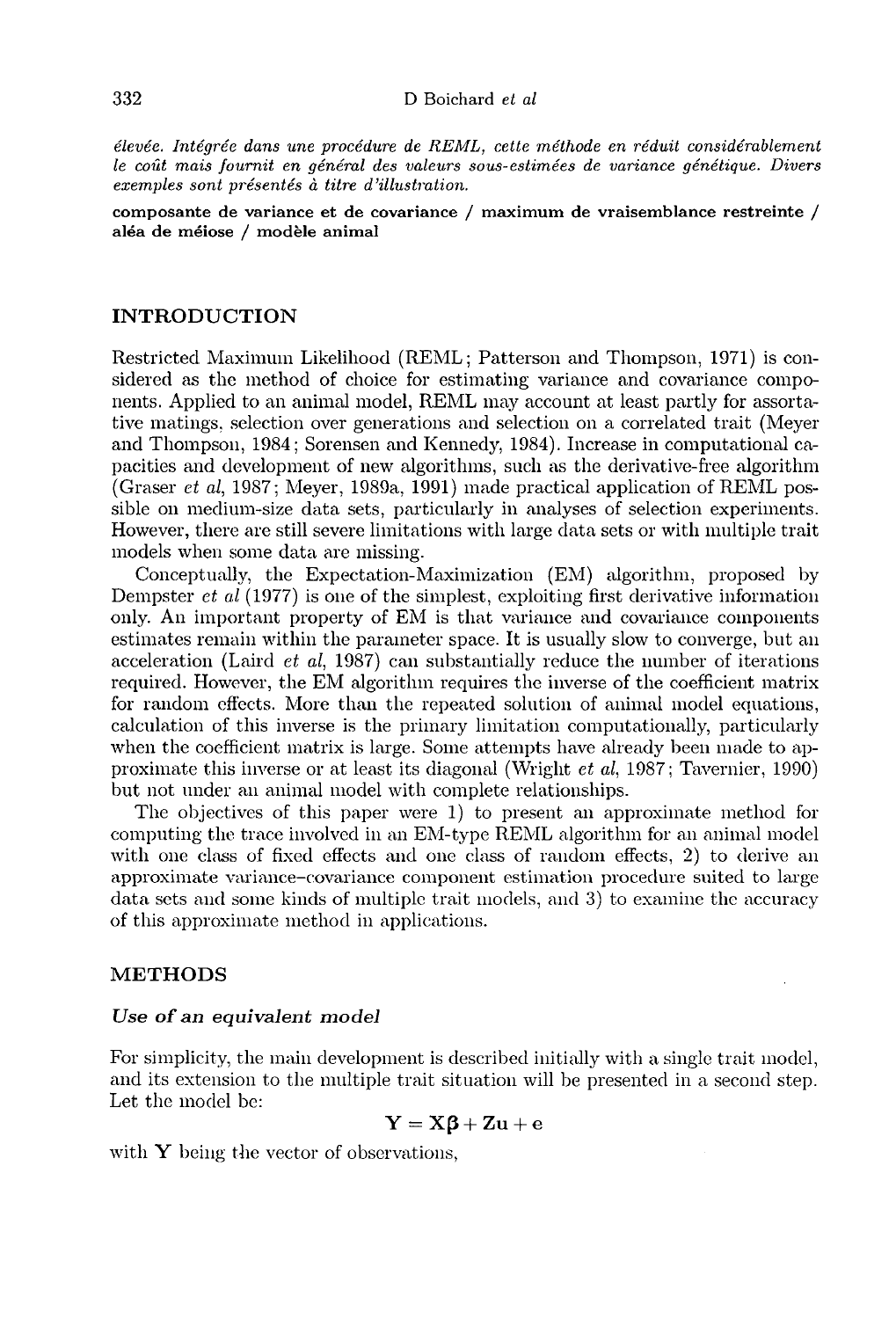p being the vector of fixed effects, assumed to include only one factor called management group,

u being the vector of n additive genetic effects, with expectation  $E(\mathbf{u}) = \mathbf{0}$  and variance  $\tilde{V}(\mathbf{u}) = \mathbf{A}\sigma_u^2$ , **A** being the numerator relationship matrix,<br>e being the vector of residual effects, with expectation  $E(\mathbf{e}) = \mathbf{0}$ , variance

 $V(\mathbf{e}) = \mathbf{I}\sigma_e^2$  and zero covariance between **u** and **e**, and **X** and **Z** being the corresponding design matrices.

In an EM-type REML,  $\sigma_n^2$  is usually estimated iteratively by (Henderson, 1984):

$$
\widehat{\sigma}_{u}^{2^{[k+1]}} = \left[\widehat{\mathbf{u}}^{\prime[k+1]} \mathbf{A}^{-1} \widehat{\mathbf{u}}^{[k+1]} + \text{tr}(\mathbf{A}^{-1} \mathbf{C}_{22}^{[k]}) \widehat{\sigma}_{e}^{2^{[k]}}\right] / n \tag{1}
$$

with  $C_{22}$  being the  $n \times n$  block of the inverse C of the coefficient matrix, pertaining to genetic effects, and [k] the round of iteration. In the following part, superscript [k] be will omitted.

Following Henderson (197G), if the individuals are sorted from the oldest to the youngest, the inverse of the coefficient matrix can be written as:

$$
\mathbf{A}^{-1} = \mathbf{L}'\mathbf{D}\mathbf{L}
$$

L is a lower triangular matrix with one on the diagonal and at most 2 non-zero terms per row. equal to  $-0.5$  and relating a progeny to its parents. D is a diagonal matrix with general term  $d_{ii}$ , with

 $d_{ii} = 4/(2 - \phi_s - \phi_d)$  if both parents s and d of i are known,

 $d_{ii} = 4/(3 - \phi_s)$  if one parent, say s, is known,

 $d_{ii} = 1$  if both parents of i are unknown,

 $\phi_s$  being the inbreeding coefficient of the parent s.

Quaas (1984) proposed an equivalent model based on the Mendelian sampling effect (w), ie the deviation of the progeny breeding value from parental average.

$$
Y = X\beta + ZL^{-1}w + e
$$

with  $\mathbf{w} = \mathbf{L} \mathbf{u}$ ,  $E(\mathbf{w}) = \mathbf{0}$  and  $V(\mathbf{w}) = \mathbf{D}^{-1} \sigma_u^2$ . Meyer (1987) showed that the use of this equivalent model may simplify the estimation of variance components. The two parts of the right-hand side in [1] can be rewritten as:

$$
\widehat{\mathbf{u}}'\mathbf{A}^{-1}\widehat{\mathbf{u}} = \widehat{\mathbf{u}}'\mathbf{L'}\mathbf{D}\mathbf{L}\,\widehat{\mathbf{u}} = \widehat{\mathbf{w}}'\mathbf{D}\,\widehat{\mathbf{w}} = \sum_{i=1}^n d_{ii}\widehat{w}_i^2
$$

and

$$
tr(\mathbf{A}^{-1}\mathbf{C}_{22}) = tr[\mathbf{L}'\mathbf{DL}(\mathbf{Z}'\mathbf{M}\mathbf{Z} + \lambda \mathbf{L}'\mathbf{DL})^{-1}]
$$
  
= tr[\mathbf{D}(\mathbf{L}^{-1'}\mathbf{Z}'\mathbf{M}\mathbf{Z}\mathbf{L}^{-1} + \lambda \mathbf{D})^{-1}]  
= tr[\mathbf{D}\mathbf{K}^{-1}]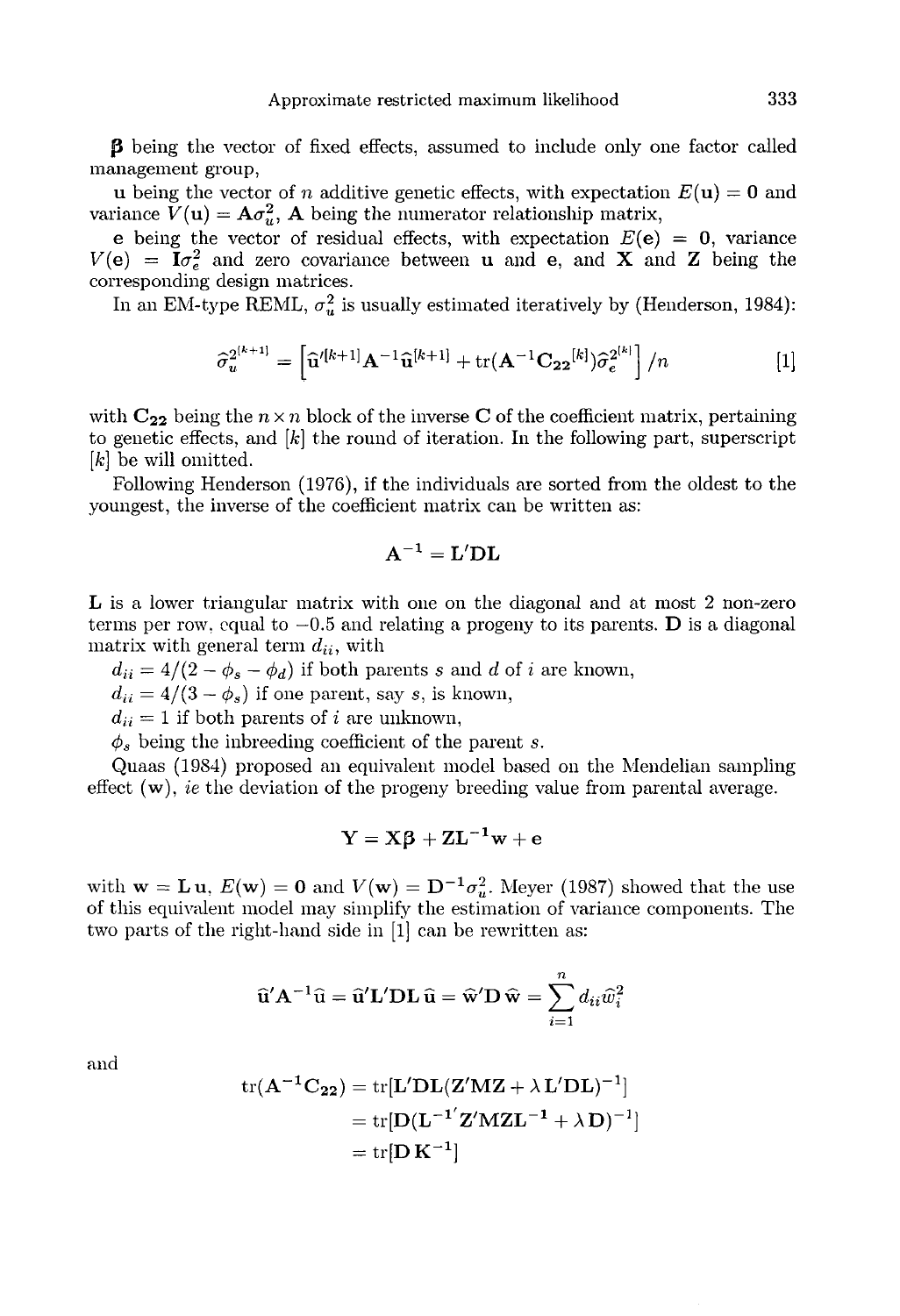with M being the matrix of fixed effects absorption,  $\lambda$  the variance ratio at iteration  $k$ , and  $\bf{K}$  the coefficient matrix of the equivalent model, after absorption of the fixed effects.

$$
M = I - X(X'X)^{-}X'
$$

$$
\lambda = \sigma_e^2/\sigma_u^2
$$

$$
K = L^{-1'}Z'MZL^{-1} + \lambda D.
$$

Therefore

$$
Var(\mathbf{w} - \widehat{\mathbf{w}}) = \mathbf{K}^{-1} \sigma_e^2
$$

Because D is diagonal, only the diagonals of  $K^{-1}$  are needed to calculate  $tr[D K^{-1}]$ , and, noting that those are equal to the prediction error variances of the Mendelian sampling effects, [1] can be rewritten again as follows:

$$
\widehat{\sigma}_u^2 = \left[ \sum_{i=1}^n d_{ii} \left( \widehat{w}_i^2 + \text{var}(\widehat{w}_i - w_i) \right) \right] / n
$$

The next step is to determine the prediction error variance of the individual The next step is to determine the prediction error variance Mendelian sampling effects or, equivalently, the diagonal of  $K^{-1}$ .

# Simplification of  $K = L^{-1'}Z'MZL^{-1} + \lambda D$

 $L^{-1}$  is a lower triangular matrix with general term  $l_{ij}$  being the expected proportion of *i*'s genes coming from *j*. On the diagonal,  $l_{ii} = 1$ . If *i* is a descendant of *j* and n the number of generations between i and j, then  $l_{ij} = \sum 0.5^n$ ;  $l_{ij} = 0$  otherwise. If  $j$  appears several times in the pedigree of  $i$ , the contributions are summed over the different pathways. In absence of inbreeding,  $l_{ij} = 0.5$  if i is a progeny of j, 0.25 if i is a grand progeny of j, and so on. The structure of **K** may be examined. Its general term  $k_{ij}$  can be written as

$$
k_{ij} = \left(\sum_{k=i}^{n} \sum_{l=j}^{n} l_{ki} l_{lj} z_{kl}\right) + \lambda d_{ij}
$$

with  $d_{ij}$  being the general term of  $\mathbf{D}(d_{ij} = 0$  if i different to j) and  $z_{kl}$  the general term of Z'MZ. Accordingly,  $k_{ij}$  is non-zero if one of the 4 following conditions is fullfilled: i and j are related; or i and j are contemporary (ie have a record in the same management group); or i and j have a common descendant; or both i and j have a descendant, and these 2 descendants are contemporary. Consequently, the  $K$  matrix is rather dense and the non-zero proportion is frequently over 50%. Therefore, its exact inverse is computationally expensive to obtain and 2 simplifications are proposed to derive a sparse approximate  $K$  matrix.

The covariance between contemporaries, generated by the management group absorption is assumed to be null. Consequently, Z'MZ remains diagonal with general term  $z_{ii}$  equal to  $1 - 1/n_h$ , if i has a record, with  $n_h$  the number of records

334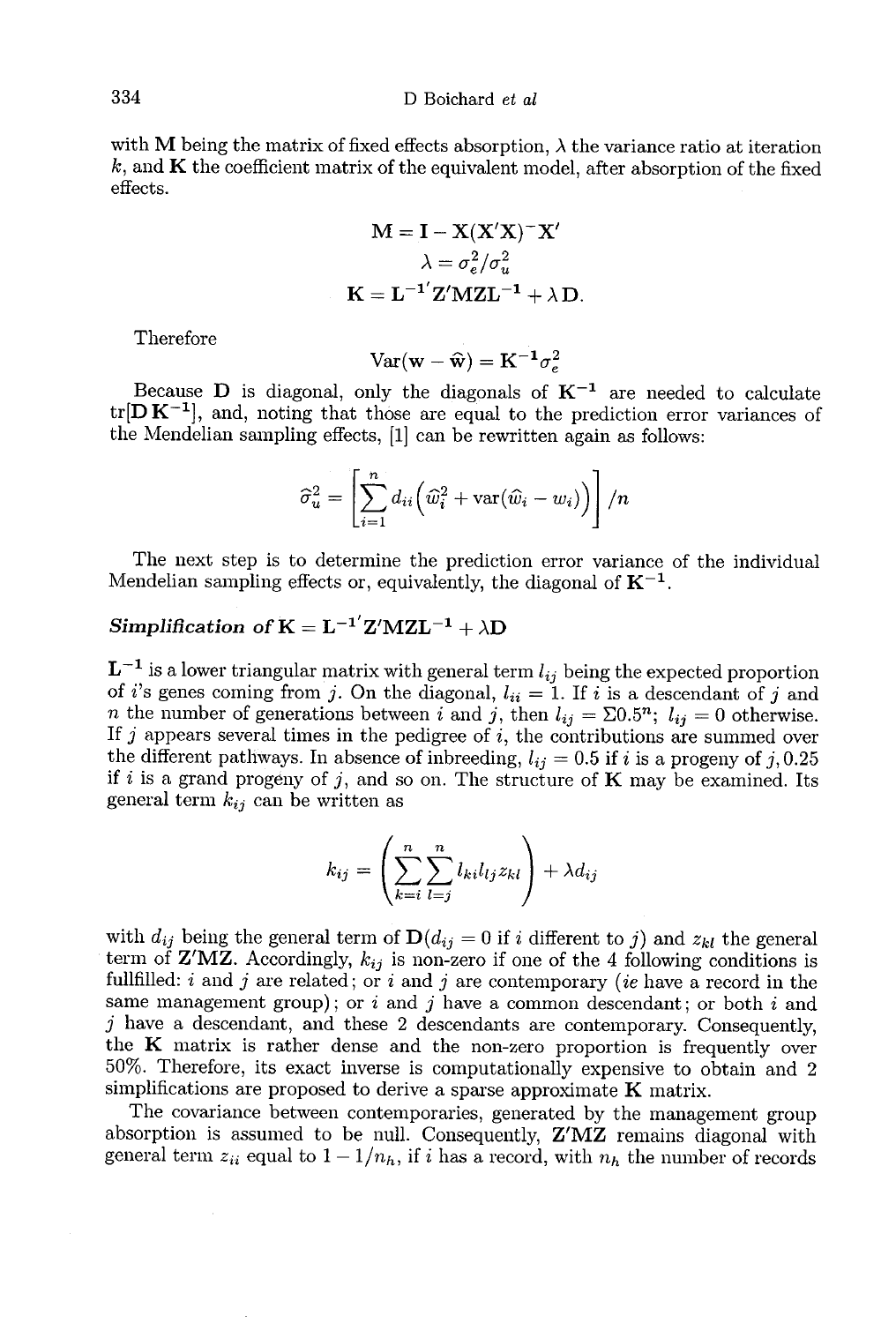Approximate restricted maximum likelihood 335<br>in the management group h of i. Off-diagonal terms of  $\mathbf{Z}'\mathbf{M}\mathbf{Z}$ , equal to  $-1/n_h$ , are<br>neglected. Obviously, the smaller  $n_h$ , the greater the impact of this simplifi

Only the diagonals (1) and the first-order terms relating parents to progeny (0.5) of  $L^{-1}$  are taken into account, and the other terms are neglected.

After these 2 simplifications, the density of  $\bf{K}$  is very low and its structure is simple. That is, an individual may be related with a non-zero term in  $\bf{K}$  only to its parents, its progeny and its mates. Its structure looks like that of  $A^{-1}$  (Henderson, 1976) and consequently  $K$  may be obtained directly from a pedigree list and a data file, according to the following rules. Assuming  $z_{ii}$  equal to 0 for animals without records and  $(1 - 1/n_h)$  for animals with a record, contributions to **K** of animal *i*, with sire  $s$  and dam  $d$ , are the following:

| Add                       | To element       | Condition                 |
|---------------------------|------------------|---------------------------|
| $z_{ii} + \lambda d_{ii}$ | $k_{ii}$         |                           |
| $1/4 z_{ii}$              | $k_{ss}$         | if s is known             |
| $1/2 z_{ii}$              | $k_{is}, k_{si}$ | if s is known             |
| $1/4z_{ii}$               | $k_{dd}$         | if $d$ is known           |
| $1/2z_{ii}$               | $k_{id}, k_{di}$ | if $d$ is known           |
| $1/2z_{ii}$               | $k_{sd}, k_{ds}$ | if both s and d are known |

#### Approximate inversion of K

More exactly, only the diagonal of  $K^{-1}$  is needed. A priori the structure of the K matrix is rather favourable since only the diagonal terms receive contributions of the variance ratio  $\lambda$ , weighted by  $d_{ii}$ , which is greater than or equal to one. Therefore, the diagonal terms are consistently higher than the off-diagonals, particularly when the variance ratio is high, ie when the heritability is low. Schaeffer (1990) proposed an approximation of the diagonal of the inverse by the inverse of the diagonal terms of K. According to the structure of K, similar to that of  $A^{-1}$ , Meyer's method  $(1989b)$  can be adapted. Mever's method is an approximate method to obtain prediction error variances of breeding values under an animal model. The basic idea is to adjust diagonal terms of each individual in the mixed model equations, by absorbing relatives equations, and to invert the resulting term. For each animal, only the most important equations, corresponding to its parents, its progeny and its management group are formally absorbed. However, processing the pedigree in the right order makes it possible to concentrate information from the whole population to a given animal. Such a process involves 2 steps. First, the sequential absorption of progeny equations into parents, from the youngest to the oldest progeny in the population, and secondly, the sequential absorption of parents equations into progeny, in the reverse order. The same algorithm can be applied to the **K** matrix. Let *i* be an animal with sire s and dam d and let  $k_{ii}^t$  and  $\hat{k}_{ii}^{t+1}$  denote its diagonal term in **K** before and after adjustment respectively.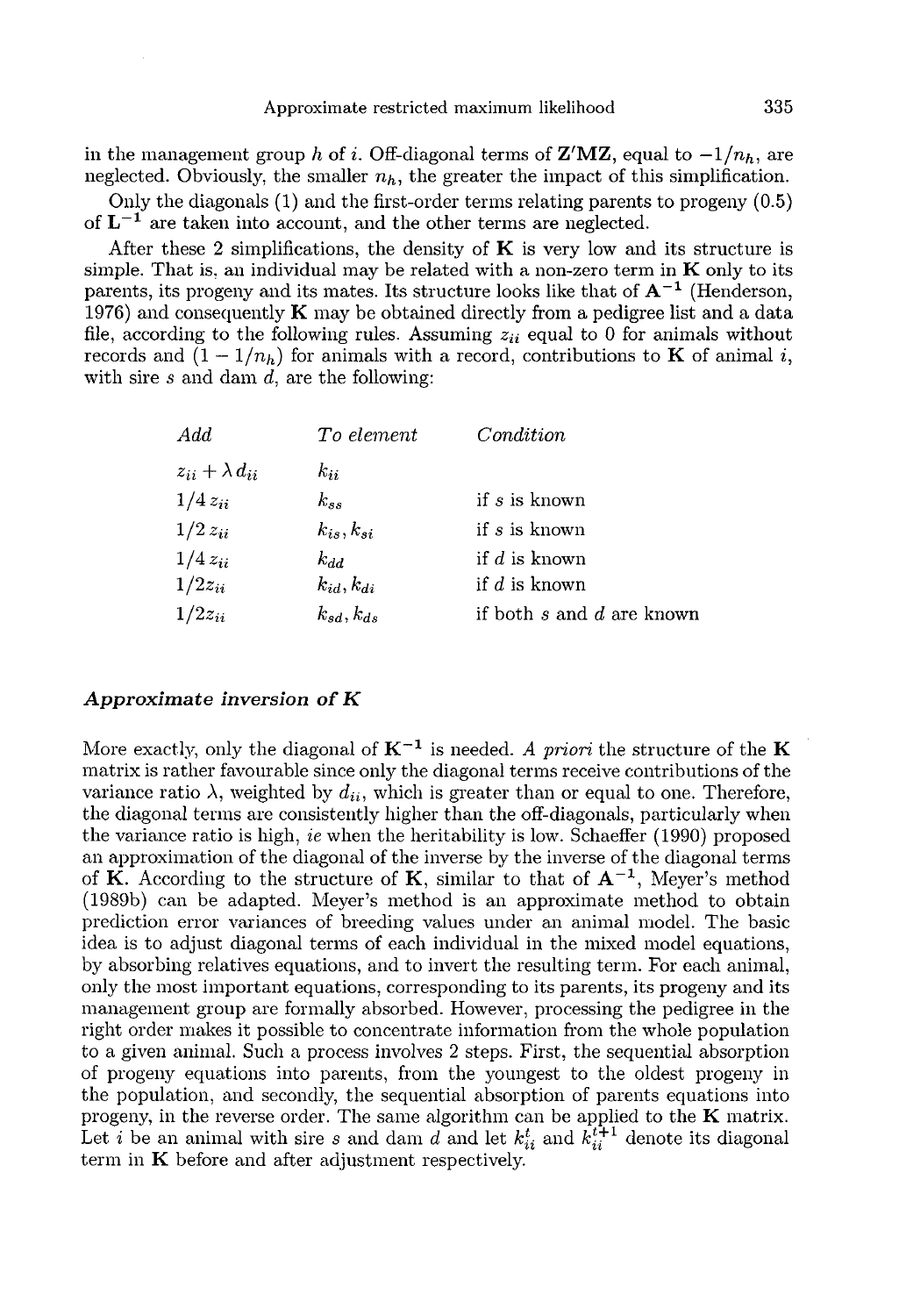Absorption of progeny equations into parents, from the youngest to the oldest progeny, gives

$$
k_{ss}^{t+1} = k_{ss}^t - 1/4z_{ii}^2/k_{ii}^t
$$
 if s is known  

$$
k_{dd}^{t+1} = k_{dd}^t - 1/4z_{ii}^2/k_{ii}^t
$$
 if d is known

Absorption of parents' equations into progeny, from the oldest to the youngest progeny, gives

$$
k_{ii}^{t+1} = k_{ii}^t - 1/4z_{ii}^2/k_{ss}^*
$$
 if only s is known,  
\n
$$
k_{ii}^{t+1} = k_{ii}^t - 1/4z_{ii}^2/k_{dd}^*
$$
 if only d is known,  
\n
$$
k_{ii}^{t+1} = k_{ii}^t - 1/4z_{ii}^2(k_{ss}^* + k_{dd}^* - z_{ii}/2)/(k_{ss}^*d_{dd}^* - z_{ii}^2/16)
$$

if both s and d are known, with  $k_{ss}^*$  and  $k_{dd}^*$  being the diagonal terms corresponding to parents, after disadjustment for  $i's$  information, ie.

$$
k_{ss}^{*} = k_{ss}^{t} + 1/4z_{ii}^{2}/k_{ii}^{t}
$$

$$
k_{dd}^{*} = k_{dd}^{t} + 1/4z_{ii}^{2}/k_{ii}^{t}
$$

Then the *i*th diagonal term of  $K^{-1}$  is approximated by  $1/k_{ii}$ .

#### Extension to multiple trait models

Consider now a model with  $q$  traits, possibly with missing data. Let  $G$  be the non singular  $q \times q$  genetic variance-covariance matrix and  $G^{-1}$  its inverse. Let  $\mathbb{R}^{\text{-}}$  be a generalized inverse of the  $q \times q$  residual variance-covariance matrix corresponding to individual i, with null rows and columns according to missing data. Firstly,  $\mathbb{R}$ , is adjusted for the fixed effect absorption:

$$
\mathbf{R}_i^{-*} = \mathbf{R}_i^- - \mathbf{R}_i^- \mathbf{W}_h^{-1} \mathbf{R}_i^-
$$

and

 $\mathbb{R}^2$  .

$$
\mathbf{W}_h = \sum_{i=1}^{n_h} \mathbf{R}_i^-
$$

If  $\mathbf{K}_{ij}$  is the  $q \times q$  block of the K matrix corresponding to animals i and j, the rules to build the  $K$  matrix are similar to those in part  $B$ . Contributions of animal  $i$ , with sire s and dam  $d$ , are the following:

| Add                                    | To block                           | Condition                 |
|----------------------------------------|------------------------------------|---------------------------|
| ${\bf R}_i^{-*} + d_{ii} {\bf G}^{-1}$ | $\mathbf{K}_{ii}$                  |                           |
| $1/4\,R_i^{-*}$                        | $\mathbf{K}_{ss}$                  | if $s$ is known           |
| $1/2\,R_i^{-*}$                        | $\mathbf{K}_{is}, \mathbf{K}_{si}$ | if s is known             |
| $1/4\,R_i^{-*}$                        | $\mathbf{K}_{dd}$                  | if $d$ is known           |
| $1/2\,\mathbf{R}_{i}^{-*}$             | ${\bf K}_{id}, {\bf K}_{di}$       | if $d$ is known           |
| $1/4\,R_i^{-*}$                        | $\mathbf{K}_{sd}, \mathbf{K}_{ds}$ | if both s and d are known |
|                                        |                                    |                           |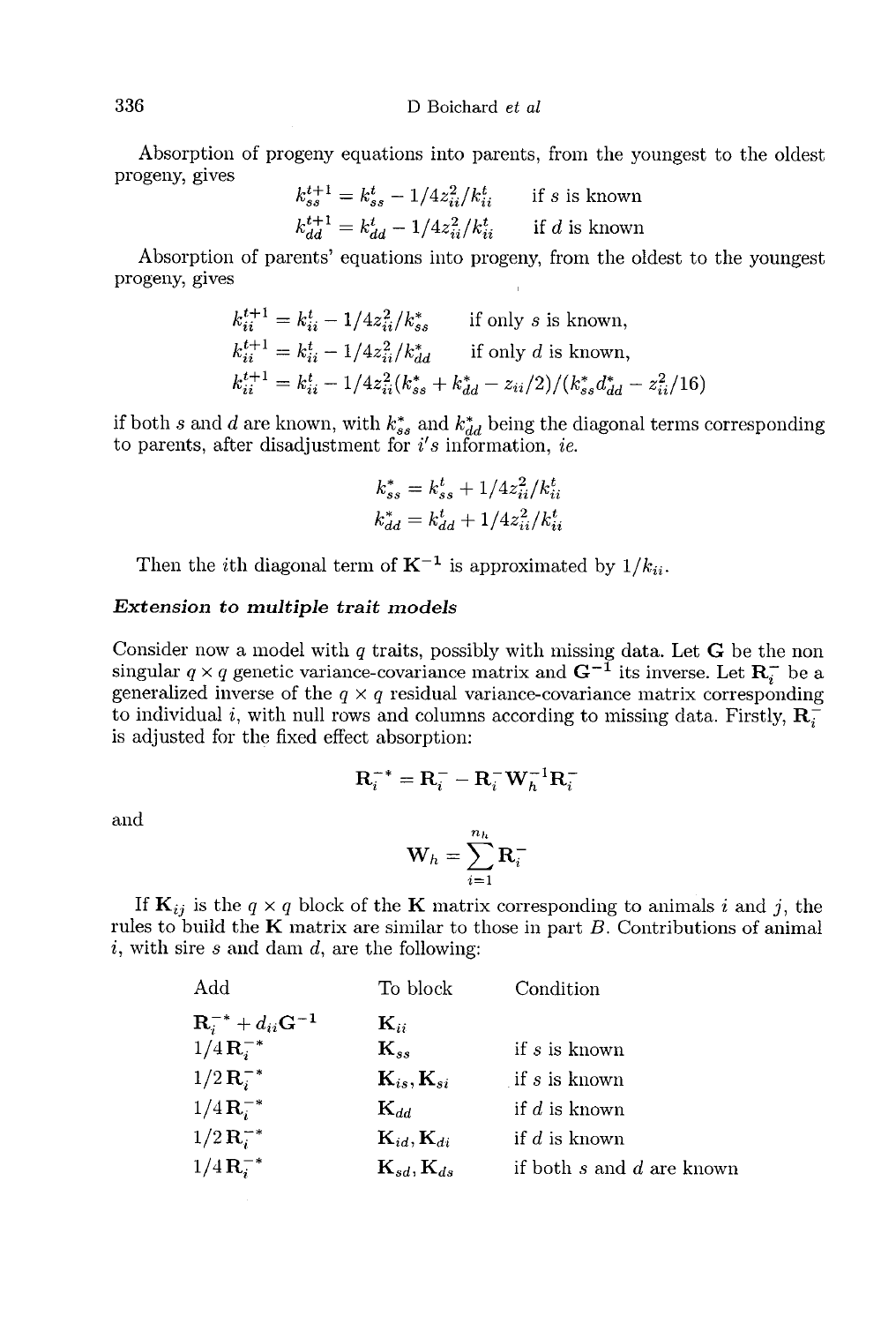Again, strategies of Schaeffer and Meyer can be applied. In the first one, offdiagonals blocks  $\mathbf{K}_{ij}$  are neglected and the  $\mathbf{K}_{ii}$  blocks are inverted. With Meyer's method, the 3 steps are the following:

Absorption of progeny equations into parents, from the youngest to the oldest progeny in the population, gives

$$
\mathbf{K}_{ss}^{t+1} = \mathbf{K}_{ss}^t - 1/4 \mathbf{R}_i^{-*} \mathbf{K}_{ii}^{-1} \mathbf{R}_i^{-*}
$$
 if s is known,  
\n
$$
\mathbf{K}_{dd}^{t+1} = \mathbf{K}_{dd}^t - 1/4 \mathbf{R}_i^{-*} \mathbf{K}_{ii}^{-1} \mathbf{R}_i^{-*}
$$
 if d is known,

Absorption of parents equations into progeny, in the reverse order, is performed using one of the formulae, according to whether one or both parents are known. If one parent, say s, is known,

$$
\mathbf{K}_{ii}^{t+1} = \mathbf{K}_{ii}^t - 1/4\,\mathbf{R}_i^{-*}\mathbf{V}_s^{-1}\mathbf{R}_i^{-*}
$$

with

$$
\mathbf{V}_s = \mathbf{K}_{ss}^t + 1/4 \,\mathbf{R}_i^{-*} \mathbf{K}_{ii}^{-1} \mathbf{R}_i^{-*}
$$

If both parents are known

$$
\mathbf{K}_{ii}^{t+1} = \mathbf{K}_{ii}^{t} - 1/16 \left[ \mathbf{R}_{i}^{-*} \ \mathbf{R}_{i}^{-*} \right] \mathbf{V}^{-1} \left[ \begin{matrix} \mathbf{R}_{i}^{-*} \\ \mathbf{R}_{i}^{-*} \end{matrix} \right]
$$

with

$$
\mathbf{V} = \begin{bmatrix} \mathbf{V}_s & 1/4 \mathbf{R}_i^{-*} \\ 1/4 \mathbf{R}_i^{-*} & \mathbf{V}_d \end{bmatrix}
$$

Finally, invert the  $K_{ii}$  blocks.

#### Material

The accuracy of the present method was investigated at 2 different levels. First, the approximate trace tr  $(A^{-1}C_{22})$  was compared to the true one. Three different data sets were used. The first one was a small simulated data set with 150 animals over 5 generations and records in 17 management groups. It was used to measure the effect of each individual simplification  $(L^{-1})$ , management group absorption, inversion). The other 2 data sets, of medium size, corresponded to real examples. The "cattle" data set included 722 feed efficiency records of Holstein heifers of the Agriculture Canada experimental farm in Ottawa. Records were distributed in 44 management groups and, after adding pedigree information, 1 248 animals were evaluated. The "chicken" data set included residual feed intake  $(R)$  data of a chicken line, called  $\mathbb{R}$  and selected over 15 discrete generations (Bordas and Mérat, 1984). This line included 2 G20 chickens and 640 parents with a complex family structure. In these 3 situations, approximate traces obtained according Schaeffer's and Meyer's strategies were compared to the true trace under 4 heritabilities (0.01, 0.10, 0.25, 0.50).

At the second level, an approximate RENIL was implemented and compared to a true one. Results were based on the chicken data. The female residual feed intake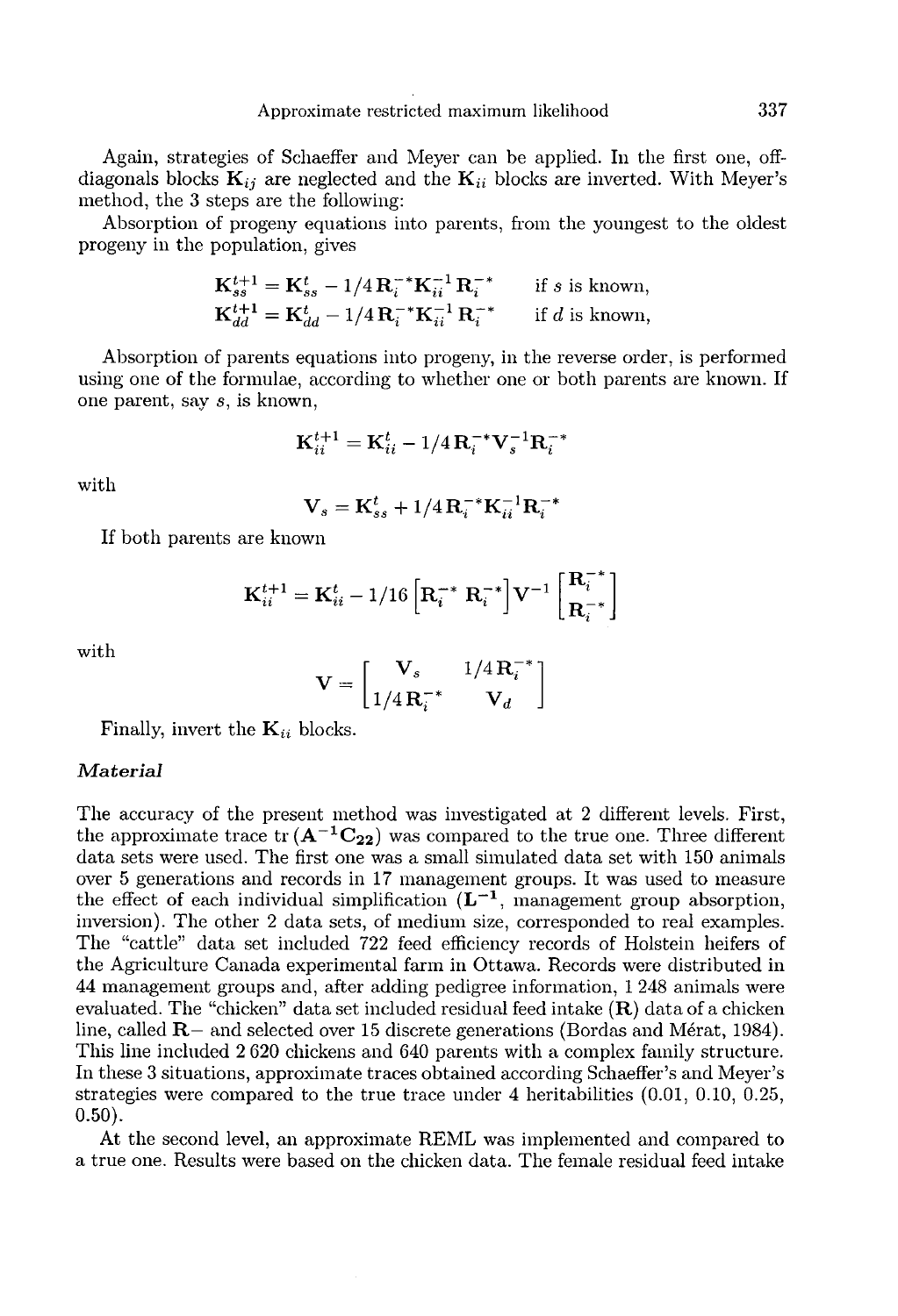(R) was defined as the deviation of observed feed intake from a theoretical feed intake predicted from maintenance, change in body weight and egg production. For the male trait, only maintenance and change in body weight were accounted for. Firstly, the female residual feed intake was analyzed alone in a single trait animal model. Next, because preliminary results led us to assume that the male and the female  $\bf{R}$  were not the same trait, they were analysed in a 2 trait model. To decrease the computation cost of the true REML, and particularly the bivariate one, requiring repeated inversion of the reduced animal model coefficient matrix, the first 12 generations only were analysed. The characteristics of the data set are in table I. To speed up convergence, an exponential acceleration (Laird et al, 1987) was used every 6 iterations but was applied only if the resulting variance-covariance matrices were positive definite.

|                      | Single trait analysis | Multitrait analysis |
|----------------------|-----------------------|---------------------|
| Animals evaluated    | 1 2 3 6               | 1486                |
| Generations          | 12                    | 12                  |
| Female records       | 1 153                 | 1 153               |
| Male records         |                       | 314                 |
| Female fixed effects | 20                    | 20                  |
| Male fixed effects   |                       | 17                  |
| Parents              | 376                   | 383                 |

Table I. Characteristics of the "chicken" data set used in the REML analysis.

# RESULTS

### Comparison of true and approximate traces

Table II shows the results obtained from the small simulated data set. The density of K was strongly reduced from 39.4% without approximation to 2.9% with simplifications of  $L^{-1}$  and management group absorption. This reduction is expected to be much more important in large applications since the number of nonzero terms in the approximate coefficient matrix  $\bf{K}$  is less than 7 times the number of animals.

Obviously, the true trace increased with heritability, because the prediction error variance of each Mendelian sampling effect increases with genetic variability.<br>Generally, the simplification of  $L^{-1}$  led to a small increase of the trace, while the simplification of the management group absorption led to a decrease, particularly for high values of heritability. This example was rather unfavourable to the simplified methods since the average number of contemporaries  $n_h$  was rather small (8), and moreover, contemporaries were often highly related.

The approximate inversion of  $\bf{K}$  had no additional effect when the heritability was low but led to underestimating the trace when the heritability was high, and this bias was larger with Schaeffer's method, ie when off-diagonal terms were neglected, than with Meyer's. When the heritability is low, the variance ratio  $\lambda$  is high and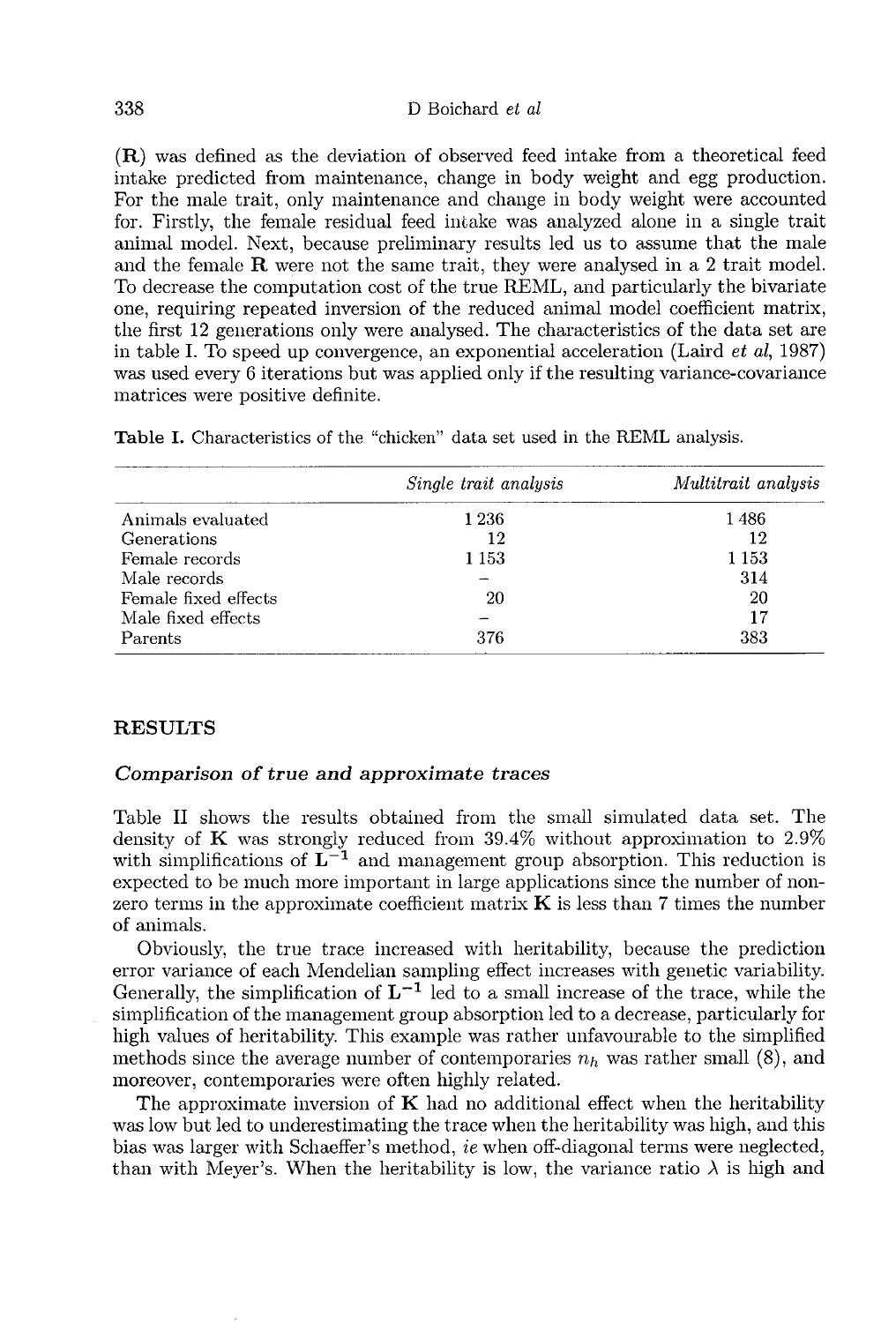| Methods                      |                      | Simplification<br>$L^{-1}$ Absorption | Inverse                | Density<br>of $\mathbf{K}(\%)$ |                                     | Heritability        |                    |                    |
|------------------------------|----------------------|---------------------------------------|------------------------|--------------------------------|-------------------------------------|---------------------|--------------------|--------------------|
|                              |                      |                                       |                        |                                | 0.01                                | 0.10                | 0.25               | 0.50               |
| $\left(1\right)$<br>$=$ true | No                   | No                                    | Inversion              | 39.4                           | b<br>1.5044                         | 15.552              | 42.06              | 103.22             |
| $\scriptstyle{(2)}$          | Yes                  | No.                                   | Inversion              | 24.8                           | 1.5052                              | 15.600              | 42.18              | 102.89             |
| $\left( 3\right)$            | No                   | Yes                                   | Inversion              | 7.4                            | 1.5038                              | 15.495              | 41.65              | 100.15             |
| $\left( 4\right)$            | Yes                  | Yes                                   | Inversion              | 2.6                            | 1.5048                              | 15.557              | 41.80              | 99.75              |
| (5)                          | Yes                  | Yes                                   | Schaeffer <sup>a</sup> | 2.6                            | b<br>1.5048<br>$^{\rm c}$ + 0.023\% | 15.557<br>$-0.21%$  | 41.17<br>$-2.12\%$ | 93.03<br>$-9.87\%$ |
| (6)                          | $\operatorname{Yes}$ | Yes                                   | Meyer                  | 2.6                            | 1.5048<br>$+0.025%$                 | 15.552<br>$-0.003%$ | 41.73<br>$-0.78\%$ | 99.21<br>$-3.88\%$ |

Table II. Effect of different approximations on  $tr(A^{-1}C_{22})$  in the simulated data set.

K's off-diagonal terms are much lower than the diagonals and can be neglected. With a high heritability, this is no longer the case and Schaeffer's methods becomes clearly less efficient than Meyer's method. Finally, when the 3 approximations were tr( $A^{-1}C_{22}$ ).<br> **K**'s off-diagonal terms are much lower than the diagonals and can be neglected.<br>
With a high heritability, this is no longer the case and Schaeffer's methods becomes<br>
clearly less efficient than Meyer's by both methods, generally differing by much less than  $1\%$  from true value. When heritability increased, Meyer's method appeared more efficient than Schaeffer's but still underestimated  $tr(A^{-1}C_{22})$ . **K**'s off-diagonal terms are much<br>With a high heritability, this is nc<br>clearly less efficient than Meyer's<br>accumulated and when the herital<br>by both methods, generally differ<br>heritability increased, Meyer's me<br>still undere

Results for the larger data sets ("chicken" in table III and "cattle" in table IV) were basically the same. In the "cattle" data set with Meyer's method, the bias was slightly positive (0.09 to 0.55%) for a low or medium heritability and slightly negative  $(-0.51\%)$  for a high heritability. This good result is probably related to the small number of generations and the large average number of contemporaries.

| Heritability | True method <sup>1</sup> | Schaeffer <sup>2</sup><br>(%) | Meyer <sup>2</sup><br>(%) |
|--------------|--------------------------|-------------------------------|---------------------------|
| 0.01         | 12.5413                  | $+0.09$                       | $+0.09$                   |
| 0.10         | 132.13                   | $+0.39$                       | $+0.54$                   |
| 0.25         | 369.73                   | $-0.38$                       | $+0.55$                   |
| 0.50         | 972.60                   | $-5.02$                       | $-0.51$                   |

Table III. Comparison of 3 methods to compute  $tr(A^{-1}C_{22})$  in the "cattle" data set.

<sup>1</sup> Value of tr( $A^{-1}C_{22}$ ). <sup>2</sup> Bias in percent of the true value.

In the "chicken" data set, bias was generally negative and reached  $-2.19\%$  when heritability was 0.05. This result, less favourable than in the previous example, is probably due to the number of generations and to the relatively small number of reproducers. In spite of a large average number of contemporaries, the effect of the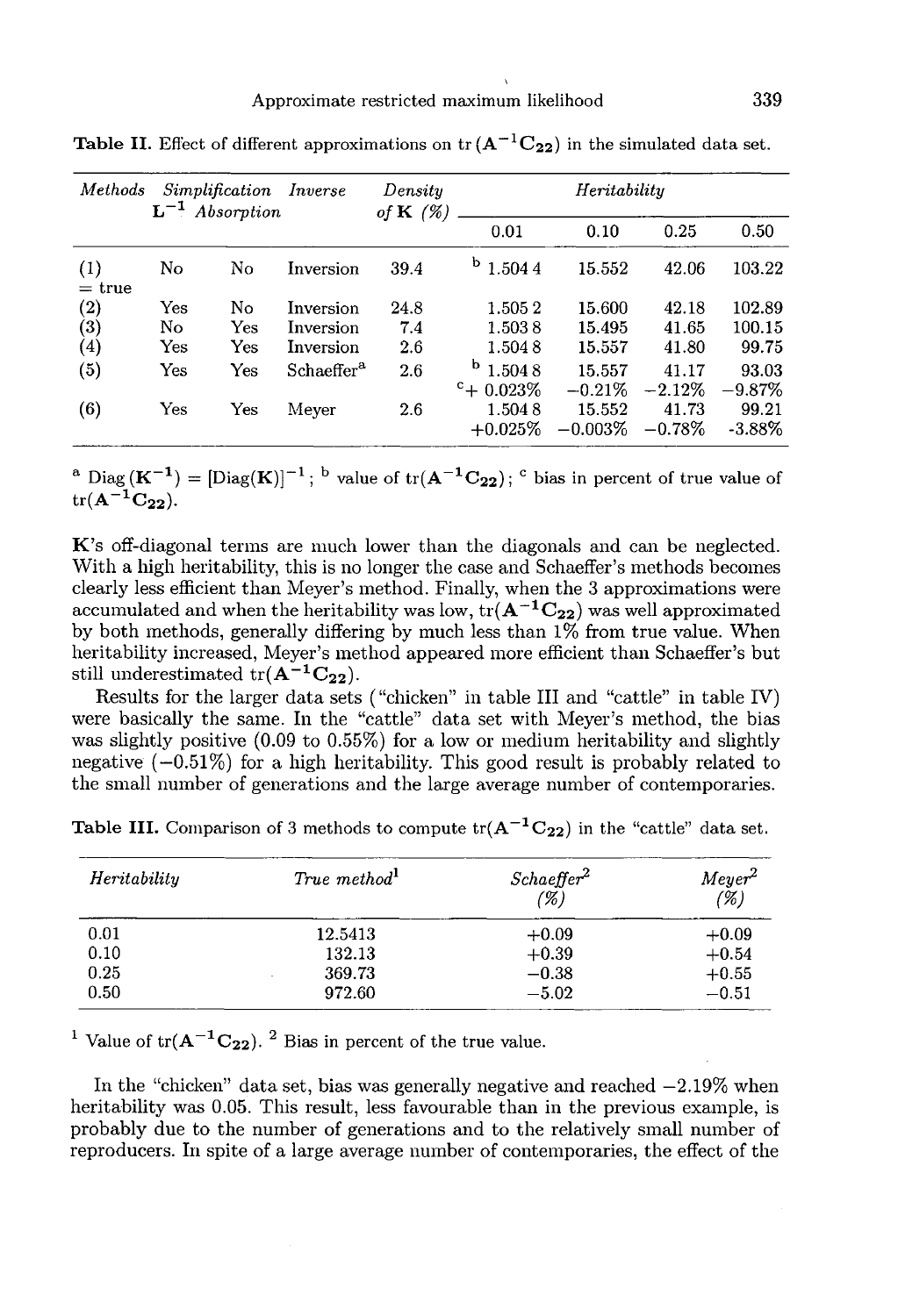| Heritability | True method <sup>1</sup> | $^{Schaef\!fer}$ <sup>2</sup><br>(%) | $Meyer^2$<br>(%) |
|--------------|--------------------------|--------------------------------------|------------------|
| 0.01         | 26.24                    | $+0.09$                              | $+0.09$          |
| 0.10         | 270.26                   | $+0.23$                              | $-0.02$          |
| 0.25         | 727.12                   | $-2.02$                              | $-0.84$          |
| 0.50         | 1719.96                  | $-6.85$                              | $-2.19$          |

**Table IV.** Comparison of 3 methods to compute  $tr(A^{-1}C_{22})$  in the "chicken" data set.

<sup>1</sup> Value of tr( $A^{-1}C_{22}$ ). <sup>2</sup> Bias in percent of the true value.

absorption simplification was inflated because contemporaries were related, at least after several generations (the average inbreeding coefficient at the last generation was 0.28).

In both data sets with Schaeffer's method, the bias was very small for a low heritability but reached  $-5.02$  and  $-6.85\%$  with a heritability of 0.5. Therefore, in spite of its (relative) complexity, particularly in the multiple trait situation, Meyer's method was chosen for the approximate REML analysis presented in the following part B.

#### REML analysis

While the computation of  $tr(A^{-1}C_{22})$  is usually the limiting factor of the EM-type REML, its cost is negligible in the approximate REML compared to the repeated solution of animal model equations.

Table V presents the results of the female "chicken" data analysis at the first iteration and at convergence. The starting value for the variance ratio was the same (3) in the true REML analysis and in the approximate one. At the first iteration, the contribution of the prediction error variances tr( $A^{-1}C_{22}$ ) appeared 6 times larger than the contribution of the quadratic form of the estimated breeding values. Under this very unfavourable situation and with the approximate method, the bias in the estimation of the trace was almost undiluted and led to an almost equivalent bias in the estimate of the variance component. Tlie bias in the trace estimation was rather small at any one given iteration, for example  $-0.64\%$  at the first and  $-0.40\%$  at the convergence point of the true RENIL. However, the bias was accumulated over iterations and the heritability estimate at convergence was clearly underestimated (0.173 us 0.208). These estimates were independent of the starting value.

Results of the bivariate analysis of the "chicken" data are presented in table VI. They were basically the same as for the single trait analysis. At convergence, the estimates of the approximate method were found to be always the same, regardless of starting values. The trace  $tr(A^{-1}C_{22})$  was underestimated, particularly for the male trait, which was the most heritable and with the smallest average number of contemporaries  $n_h$  (18.5 vs 57.6 for the female trait). At convergence of the true REML, the absolute approximate trace was underestimated by  $-0.53\%$  for the male trait (with heritability  $0.57$ ), by  $-0.33\%$  for the female trait (with heritability  $(0.21)$  and by  $-0.29\%$  for the combination of both traits, with an almost zero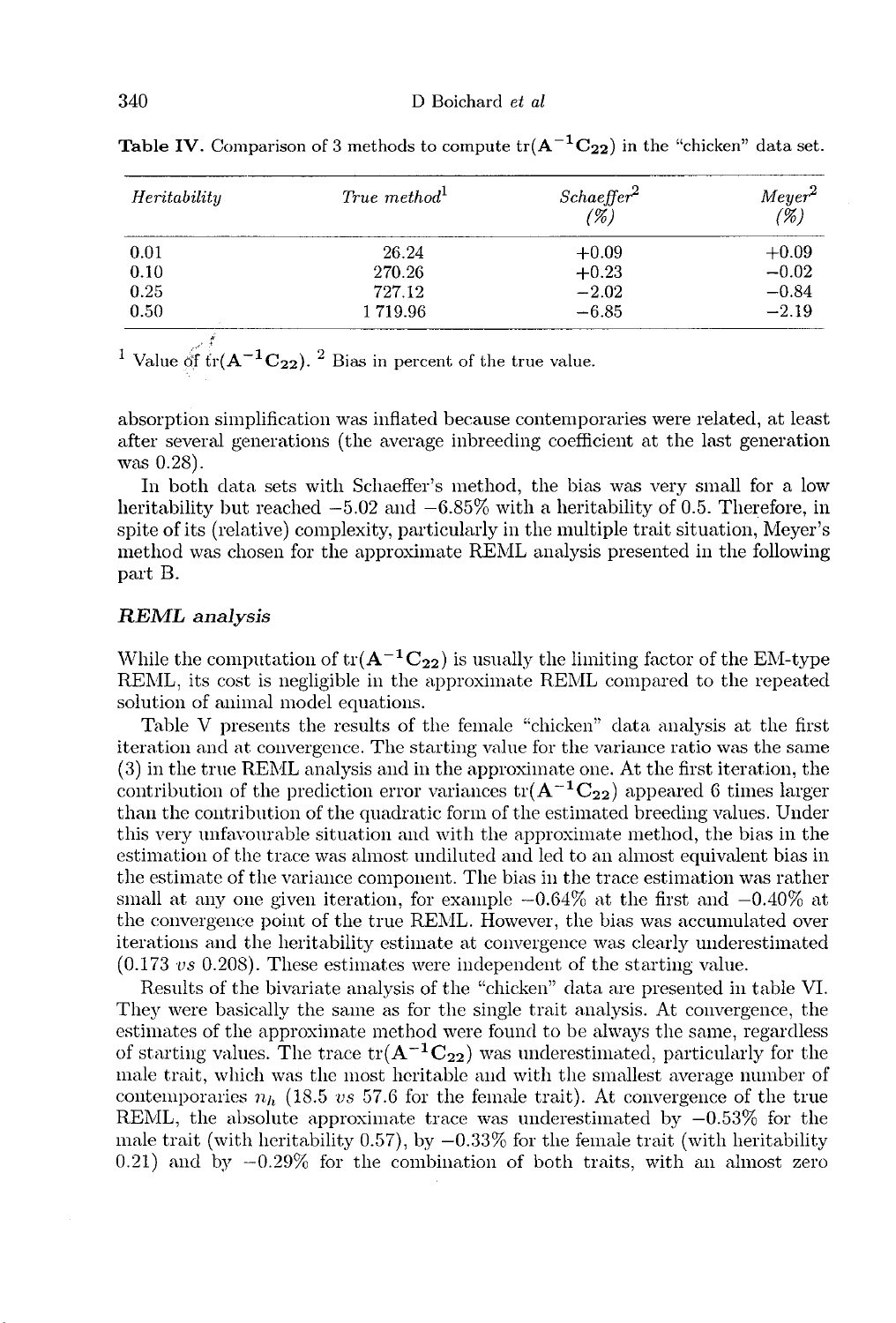|                                           | True REML  | REML       |             |
|-------------------------------------------|------------|------------|-------------|
| First iteration <sup>1</sup>              |            |            |             |
| $\mathbf{u}' \mathbf{A}^{-1} \mathbf{u}$  | 2082460    | 2 082 460  |             |
| $tr(A^{-1}C)\sigma_c^2$                   | 11 295 373 | 11 223 477 | $(-0.64\%)$ |
| At convergence                            |            |            |             |
| $\sigma_u^2$                              | 8833       | 7 303      | $(-17.3\%)$ |
| $\sigma_e^2$                              | 33816      | 34819      | $(+2.97%)$  |
| $h^2$                                     | 0.207      | 0.173      | $(-20.2\%)$ |
| $tr(A^{-1}C)\sigma_e^2$ for $h^2 = 0.207$ | 9480696    | 9443121    | $(-.40\%)$  |

Table V. Results from the single trait REML analysis (female "chicken" data).

<sup>1</sup> Value of  $\sigma_e^2/\sigma_u^2 = 3$ .

Table VI. Results from the bivariate REML analysis (male and female "chicken" data).

|                       | True REML   | Approximate REML |             |
|-----------------------|-------------|------------------|-------------|
| Genetic parameters    |             |                  |             |
| $\sigma_{um}^2$       | 58 233      | 38799            | $(-33.7\%)$ |
| $\sigma_{uf}^2$       | 8858        | 7309             | $(-17.4\%)$ |
| $\sigma_{umf}$        | $-808$      | $-505$           | $(+37.5%)$  |
| $\sigma_{em}^2$       | 42 3 3 7    | 54 158           | $(+27.9\%)$ |
| $\sigma_{ef}^2$       | 33788       | 34 804           | $(+3.0\%)$  |
| $\frac{h_m^2}{h_f^2}$ | 0.579       | 0.417            |             |
|                       | 0.208       | 0.174            |             |
| $r_q$                 | $-0.036$    | $-0.030$         |             |
| Traces at convergence |             |                  |             |
| of the true REML      |             |                  |             |
| male trait            | 78 870 651  | 78 453 231       | $(-0.53%)$  |
| female trait          | 11 719 000  | 11 680 853       | $-0.33\%$   |
| covariance            | $-966\,278$ | $-963\,500$      | $(+0.29\%)$ |

genetic correlation  $(-0.04)$ . Consequently, a clearly different convergence point was reached with the approximate method. The genetic variance components were underestimated, resulting in a strong downwardly biased estimate of the male heritability (0.417  $vs$  0.579), a moderately biased estimate of female heritability (0.174 vs 0.208) and an almost unbiased estimate (probably by chance) of genetic correlation (-0.03 vs -0.04).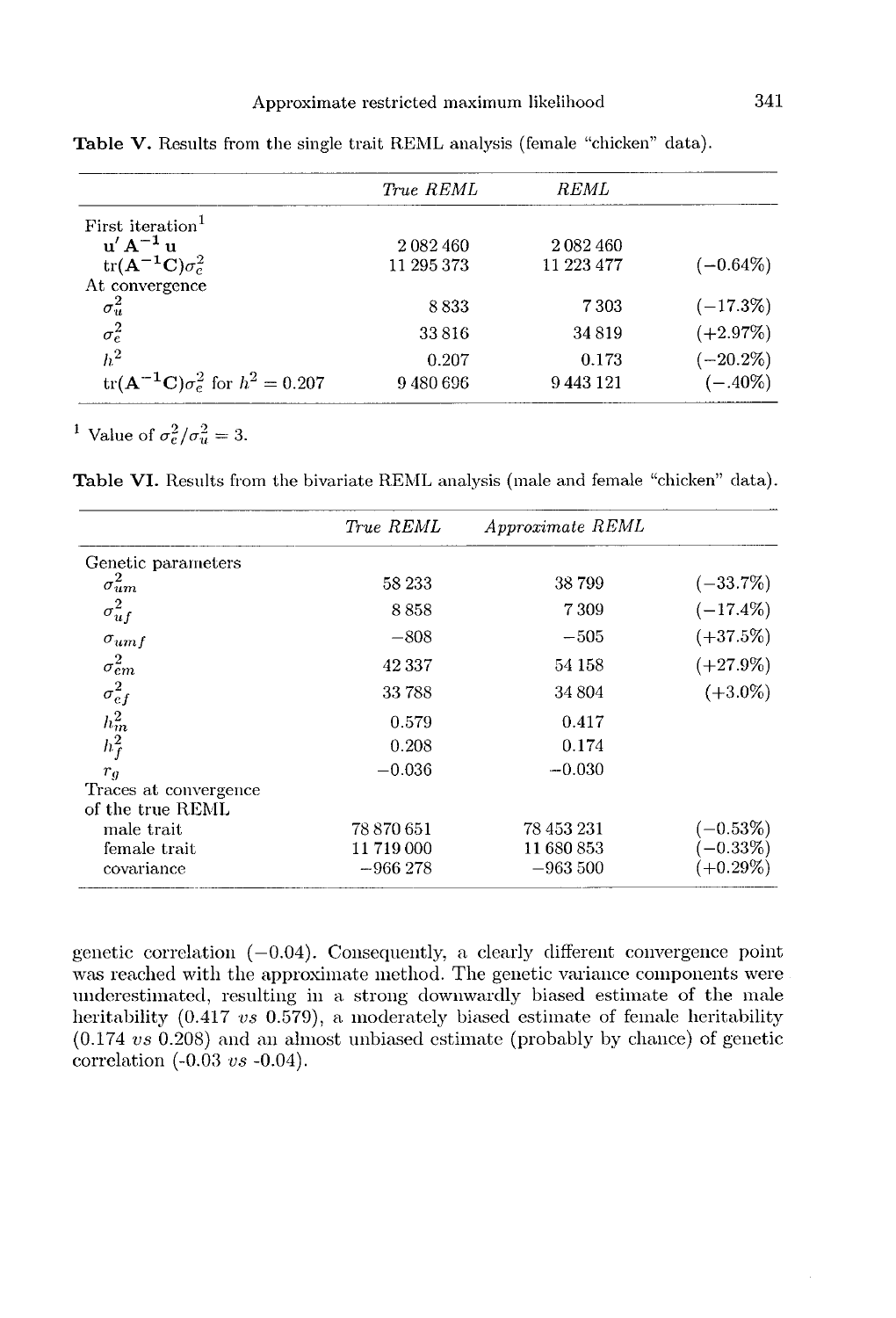# DISCUSSION AND CONCLUSION

Although the approximate method gives rather accurate estimates of the prediction error variance contribution at any one iteration, it does not provide satisfactory results in the RENIL analysis. This apparent contradiction is explained by the properties of the animal model. The variance components are estimated as the sum of the quadratic form of the breeding values, which is the really informative part, and the prediction error variance, which should be only an adjustment factor. In the case of an animal model, the amount of information carried by each animal is much smaller than the adjustment factor. In this unfavourable situation, a small bias in estimating this adjustment factor estimate leads to a variance estimate which may not be very close to the REML solution. Because the accuracy of the Mendelian sampling effect estimate is not primarily dependent of the population size, this problem is not expected to be solved by increasing the size of the data sample. To a lesser extent, similar problems may arise in a true REML when  $tr(A^{-1}C_{22})$  is not computed accurately enough, because of rounding errors in the inversion of large coefficient matrices. This may explain differences in results between methods or algorithms, or some surprising convergence points (Groeneveld and Kovac, 1990). acy of the Mendelian<br>population size, this<br>the data sample. To zeen tr( $\mathbf{A}^{-1}\mathbf{C}_{22}$ ) is not<br>the inversion of large<br>between methods on<br>ld and Kovac, 1990).<br>ther analysis. One ap-<br>ls with fewer animals<br>ce in the redu

To avoid this problem, 2 ways might be investigated in further analysis. One approach would be to develop a similar method suited to models with fewer animals involved, each concentrating more information, as for instance in the reduced aniwould be increased and the method would be more robust to any bias in mal model (Quaas and Pollack, 1980). In that case, the ratio algorithms, or some surprising convergence points (Groeneveld and Kovac, 1990).<br>To avoid this problem, 2 ways might be investigated in further analysis. One ap-<br>proach would be to develop a similar method suited to models bias of heritability, the distribution of the data in the contemporary groups and the family structure, in order to ajust the trace a priori.

Presently, the approximate method does not provide the same estimates as a true REML, and further developments are needed to make it more efficient. Although the examples presented here are not general, it can be concluded that the bias increases when heritability increases, when the size of contemporary group decreases and when animals in the same contemporary group are related. Owing to its ease of use, this approximate method can be recommended only as a first approach, when the true heritability is expected to be low or moderate and when the contemporary groups are large. However, its use is restricted to the class of models in which the residual components can be computed as a residual sum of squares. Until now, no approximation has been found for the residual components in the general case of multiple trait models with missing data.

# ACKNOWLEDGMENT

This work was carried out when the first author was at' the Animal Research Centre (Ottawa), with the financial support of INRA.